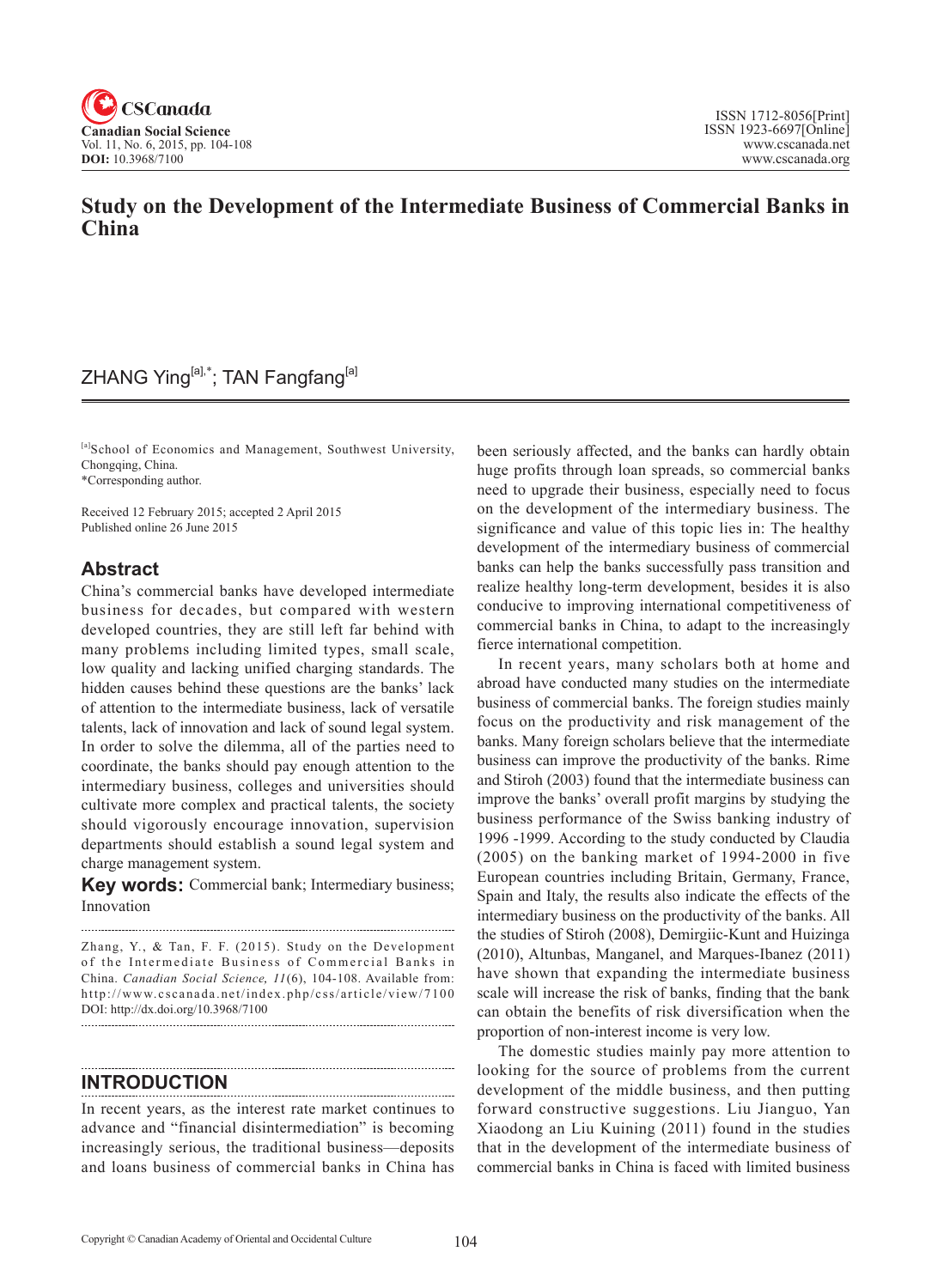types, weak innovation ability, imperfect supporting mechanism and other problems, and put forward countermeasures of accelerating product innovation, improving the organizational system and changing the traditional public idea. Wei Zige (2011), starting from the regulatory perspective, analyzed the current situation of and problems in the intermediate business supervision in China, aiming to realize the intermediate business development through innovative regulatory ideas. Xie Lushan (2012) analyzed the problems from China's commercial bank intermediate business pricing perspective and provided the corresponding pricing solutions.

# **1. CURRENT DEVELOPMENT SITUATION OF COMMERCIAL BANK MIDDLE BUSINESS IN CHINA**

The intermediary business of commercial banks can be understood in a broad and a narrow sense. The intermediate business in a general sense refers to the noninterest income business that does not influence the onbalance sheet assets and liabilities of commercial banks. The intermediate business in a narrow sense refers to the business that constitutes probable capitals and probable debts. This paper is about the generalized intermediate business.

#### **1.1 Types of the Intermediate Business**

The business of commercial banks can be classified into 3 types of asset business, liability business and intermediate business according to the sources and uses of funds. The liability business of commercial banks forms the capital source of commercial banks. The fund source of commercial banks mainly contains deposits, loans and the banks' own capital. The asset business of commercial banks refers to the practice that the commercial banks use

**Table 1 Proportion of Non-Interest Income in the Operating Income**

the deposit funds to be engaged in various credit activities to obtain profits, mainly including two categories of loan business and investment business. The intermediary business of commercial banks is the business whose income is not included in the on-balance sheets of banks but can affect current profits and losses. In China, the People's Bank of China defined the intermediary business of domestic commercial banks into 9 types of payment settlement, bank card, agency, guarantee, commitment, transaction, fund custody, consultant and other types in the *Notice on the Relevant Issues on the Implementation of Provisional Regulations on Intermediary Business of Commercial Banks* (2002).

Looking through the financial reports of all the commercial banks, we can find they are all involved in the above nine types of intermediate business, but still mainly concentrating on the payment and settlement, bank card and consultant business developed on the basis of deposits and loans, with less involvement in credit commitment, guarantee, financial derivatives deals and other high-end business.

#### **1.2 Scale of the Intermediate Business**

The number of commercial banks dealing with intermediate business can be used to reflect the scale of the intermediate business, but given the difficulty of getting the statistical data, in this paper the proportion of non-interest income in the operating income is used to reflect the scale of the intermediate business. The commercial banks' operating income includes both interest income and non-interest income. The former is created by the deposit and loan business while the latter comes from the intermediate business. Five large stateowned joint-stock commercial banks and three medium or small-sized joint-stock banks are taken as examples in the following table to analyze the development scale of the intermediate business of commercial banks in China.

| <b>Bank</b>  | 2007   | 2008   | 2009   | 2010      | 2011   | 2012   | 2013   | 2014   |
|--------------|--------|--------|--------|-----------|--------|--------|--------|--------|
| <b>ICBC</b>  | 12.17% | 15.08% | 20.56% | 20.24%    | 23.66% | 22.18% | 24.81% | 25.10% |
| <b>CBC</b>   | 12.16% | 15.92% | 20.70% | 22.25%    | 23.30% | 23.34% | 23.41% | 23.33% |
| <b>BOC</b>   | 21.34% | 28.63% | 31.58% | 29.93%    | 30.50% | 29.81% | 30.41% | 29.63% |
| <b>BOCOM</b> | 13.77% | 14.38% | 17.76% | 18.46%    | 18.48% | 18.47% | 20.54% | 24.03% |
| <b>ABC</b>   | 12.15% | 8.21%  | 18.28% | 16.62%    | 18.67% | 18.98% | 18.68% | 17.46% |
| <b>CMBC</b>  | 17.23% | 15.23% | 21.54% | $20.04\%$ | 20.64% | 22.05% | 25.41% | 32.47% |
| <b>CMSB</b>  | 10.75% | 13.24% | 23.35% | 16.24%    | 21.30% | 25.17% | 28.35% | 31.99% |
| <b>CIB</b>   | 5.48%  | 11.86% | 14.13% | 12.48%    | 15.26% | 17.61% | 21.45% | 23.49% |

*Note.* Data sources: 2007-2014 annual financial reports of the banks (A shares).

As can be seen from the table above that the proportion of non-interest income of the eight commercial banks is in a rising trend on the whole in nearly eight years, while that of the interest income is in a downward trend on the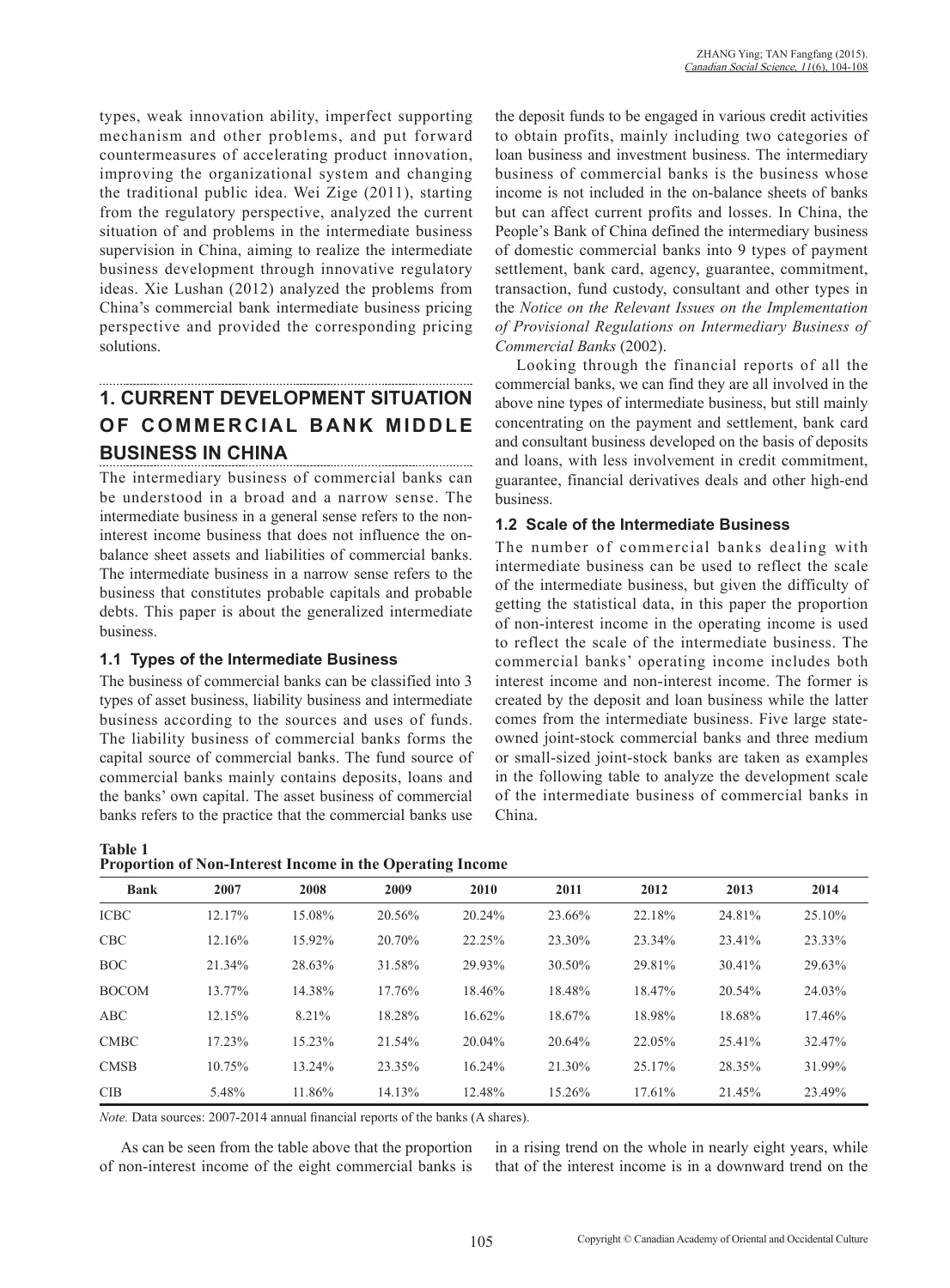whole. The non-interest income from the middle business accounts for 20%-30% and the interest income accounts for 70%-80%.

# **2. PROBLEMS IN THE DEVELOPMENT OF THE INTERMEDIATE BUSINESS OF COMMERCIAL BANKS**

### **2.1. Limited Types**

At present banks in Europe and the United States enjoy abundant source of income in the intermediate business, such as payment and settlement, bank cards, trust, sales of securities, investment banking etc.. The American banks are known as "financial department stores" due to their wide operating range, while China's commercial banks can only be called "retail sections" (Tao Yana, 2012) compared with them. The current intermediary business of commercial banks in China is mainly around the traditional business and confined to payment and settlement, bank cards, collection and payment, foreign exchange of credit and so on, rarely engaged in some high-tech and high value-added business areas, such as investment and financing business, financial derivatives trading business, mergers and acquisitions business.

#### **2.2 Small Scale**

From the proportion of the banks' non-interest income in the operating income, we can find the proportion of the no-interest income of commercial banks in China is increasing each year, but only at 20%-30%, meanwhile, although the interest income accounts for less year by year, the proportion is still as high as 70%-80%. This shows that the intermediate business of China's commercial banks has developed in recent years, but the overall scale is still small with no scale effect. In addition, most products are only in some big cities and haven't gone deep in small cities and towns, failing to form the scale effect across the country. To carry out the noninterest business needs investment of a large amount of fixed costs, which will increase the banks' operating costs to a certain extent, only by expanding the scale of the intermediate business, can the unit costs be reduced, to realize economies of scale (De et al., 2001).

#### **2.3 Low Quality**

In recent years, Chinese commercial banks have carried out the intermediate business in a certain number, but the quality is not high, especially the dominant expression is the lack of innovation and serious product homogeneity.

The intermediate business of commercial banks in China has formed a system around the nine types, but it is still mainly around the traditional payment and settlement, agency and other labor-intensive products (Zhang, 2014), having no cross domain comprehensive high-end products. The banks expand the business every year, but they closely focus on the traditional business with no big change. They fail to meet customer needs either in speed or, in quality, standing at a significant disadvantage in competing with foreign banks for high quality customers. By observing the intermediary business products on the market, we can also find the banks' products are very similar in the aspects from the appearance to functions and returns, with no obvious difference, which leads to vicious competition between banks, even losing the power of innovation completely. The lack of innovation and serious homogeneity are serious problems existing in the development of the intermediate business of commercial banks.

#### **2.4 Lacking Unified Charging Standards**

On February 16, 2014, the CBRC and the NDRC jointly issued the *Interim Measures for the Management of the Service Prices of Commercial Banks*, stipulating the intermediate business charge subject to market regulation should be formulated and adjusted by the head office of each commercial bank. This gives each commercial bank strong pricing power, as for the simple bank card business, different banks provide an absolutely different charging standard, some receiving no charges while others receiving 10 to 20 Yuan. There is also some business that would charge but doesn't to attract customers (Cao, 2007). The result is the formation of chaotic situation in charge of intermediary business.

### **3. CAUSES OF PROBLEMS IN THE INTERMEDIATE BUSINESS OF COMMERCIAL BANKS**

#### **3.1 Banks' Lack of Attention**

One of the causes of the afore-mentioned problems in the development of the intermediary business of commercial banks is that banks fail to pay enough attention to it. For a long time, commercial banks, affected by the traditional banking business philosophy, have put the development of the deposit business and loan business in the first place to gain profits depending on the interest margins. They have not developed the intermediate business only as a tool to expand the traditional business market instead of a pillar banking business. The banks are the main force to expand and market the intermediary business, but they lack attention to the intermediary business themselves.

#### **3.2 Lack of Versatile Talents**

The intermediate business integrates talents, technology, Internet, information and reputation as a whole as a typical knowledge intensive business (Jia, 2012), correspondingly, it requires the people engaged in the intermediary business should be highly qualified. The bank staffs involved in the intermediate business need to know the financial, legal, financial, tax and other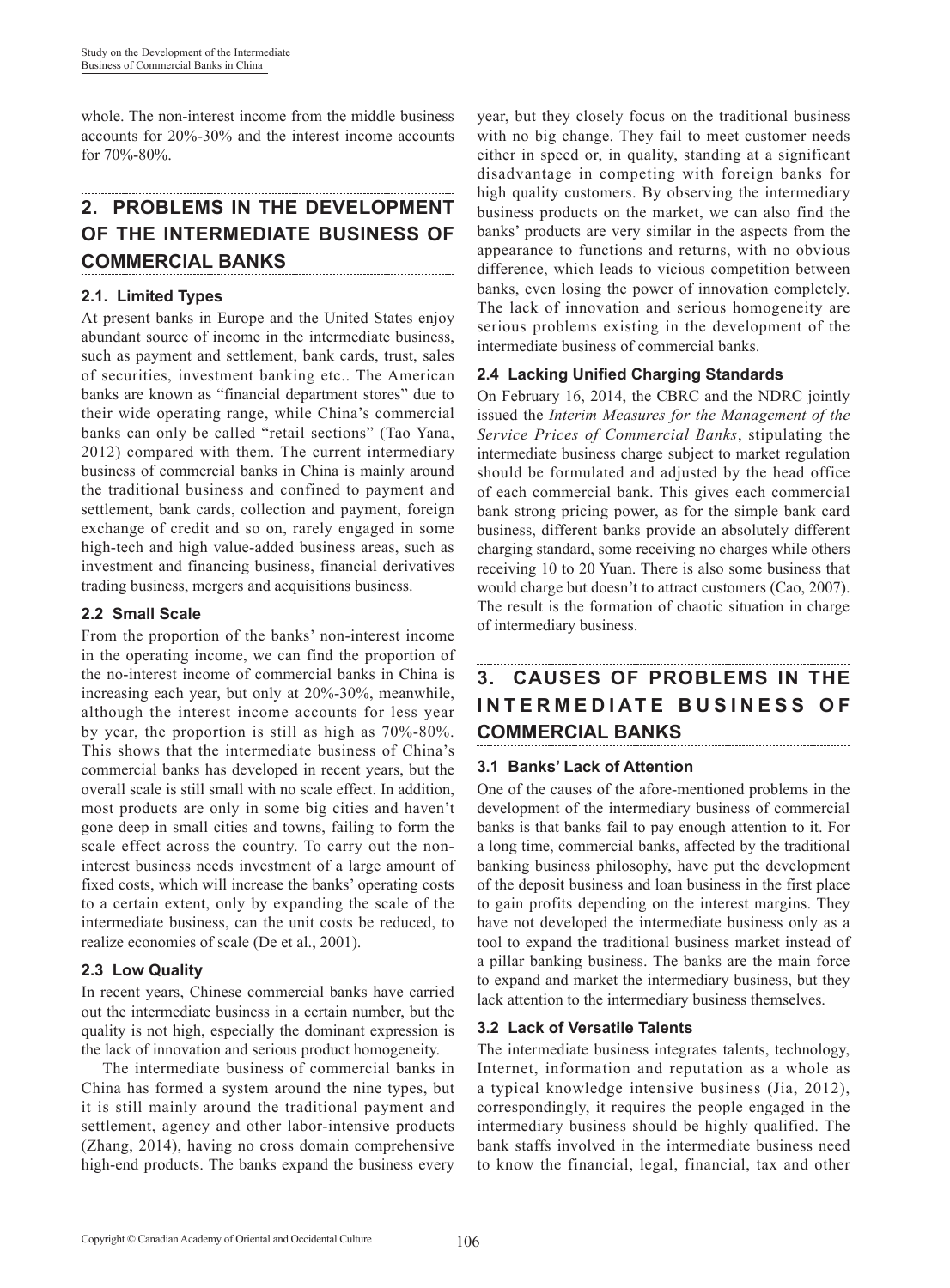knowledge besides the knowledge of traditional business. Because of the late start of the corresponding marketing concept, network and information technology in China, such versatile talents are scarce relative in the country, which restricts the promotion and development of the intermediate business of commercial banks in China to a certain extent.

#### **3.3 Lack of Innovation**

For the largely homogenous intermediate business products on the market, the deep-seated cause hidden behind is the lack of innovation. You can see it only from the establishment of the banks' internal departments. Most commercial banks in China have no intermediate business development departments, leaving the development departments included in their business sections (Yu, 2014). The commercial banks in western countries attach great importance to the development of intermediate business products with a lot of money invested in developing new products every year, so far, they have developed tens of thousands of mature intermediate business products. Besides, they also pay special attention to adjusting measures to local conditions and introduce differentiated products according to different customs and demand characteristics in different regions. Lacking innovation consciousness and following the crowd are particularly serious in the intermediary business of commercial banks in China.

#### **3.4 Lack of Sound Legal System**

The healthy development of the intermediate business of commercial banks needs a sound legal system, but there are big problems in current laws and regulations of commercial bank intermediate business in China, on the one hand in general specification and implementation rules, on the other hand in the legal support for new products and new services. In 2001, the People's Bank of China promulgated the *Provisional Regulations on Intermediary Business of Commercial Banks* to guide the intermediary business of commercial banks. But the regulations only regulate the intermediate business types without providing targeted answers to the problems that may be encountered in practicing the intermediate business (Jia, 2012). This leads to the fact that the banks have considerable autonomy in practice and too much autonomy tends to result in unfair competition and other problems. So far, China has not made a law to protect the intellectual property of intermediate business products, thus the intermediate business products developed at the expenses of a lot of manpower, material and financial resources cannot get intellectual property and easily copied by others without much effort. So there will be no banks willing to invest a lot of costs in R&D of intermediate business products over time. Imperfect legal system cannot fully regulate the operation of the intermediate business.

# **4. COUNTERMEASURES TO SOLVE THE PROBLEMS IN THE INTERMEDIATE BUSINESS OF COMMERCIAL BANKS**

#### **4.1 Banks Should Pay Enough Attention**

In promoting the healthy development of the intermediate business of commercial banks in China, the banks should play a crucial role of their own. First, the banks should pay enough attention to the intermediary business, no longer just taking the intermediate business as means to expand the deposit and loan business, but as the pillar banking business. In addition, corresponding intermediate business development departments should be set up, equipped with the appropriate professional personnel with a lot of money invested for product development, personnel training and equipment renewal.

#### **4.2 Colleges and Universities Should Cultivate More Complex and Practical Talents**

The development of the intermediate business needs a large number of versatile talents, for they are the driving force of the development of the intermediate business of commercial banks. Colleges and universities should actively cooperate with commercial banks in this respect and cultivate more versatile talents. In the teaching process of colleges and universities, besides basic knowledge on commercial banks and the central bank, financial, legal, information technology and other relevant knowledge should be covered, by this way, the cultivated talents are all round skilled and can be competent for the intermediary business of commercial banks. In addition, attention should be paid to the combination of theory and practice, so the theory should be combined with the commercial bank business operation process in the teaching process. The qualified colleges and universities can also provide some simulation courses, really enabling students to put what they have learned into practical use. The versatile and practical talents cultivated by colleges and universities can eventually become a great impetus to the development of the intermediate business of commercial banks.

#### **4.3 Society Should Vigorously Encourage Innovation**

As the main theme of the  $21<sup>st</sup>$  century, innovation also has extraordinary significance in the intermediary business of commercial banks. However, innovative ideas and the atmosphere are not formed in a short duration of time, for it is a slow process and needs suitable soil. When China's economy is in the "new normal", the whole society should vigorously encourage innovation, driving the growth of the Chinese economy. Only under the conditions where the society encourages innovation, will the commercial banks pursue innovation in development of intermediate business products, presenting a superb collection of various intermediate